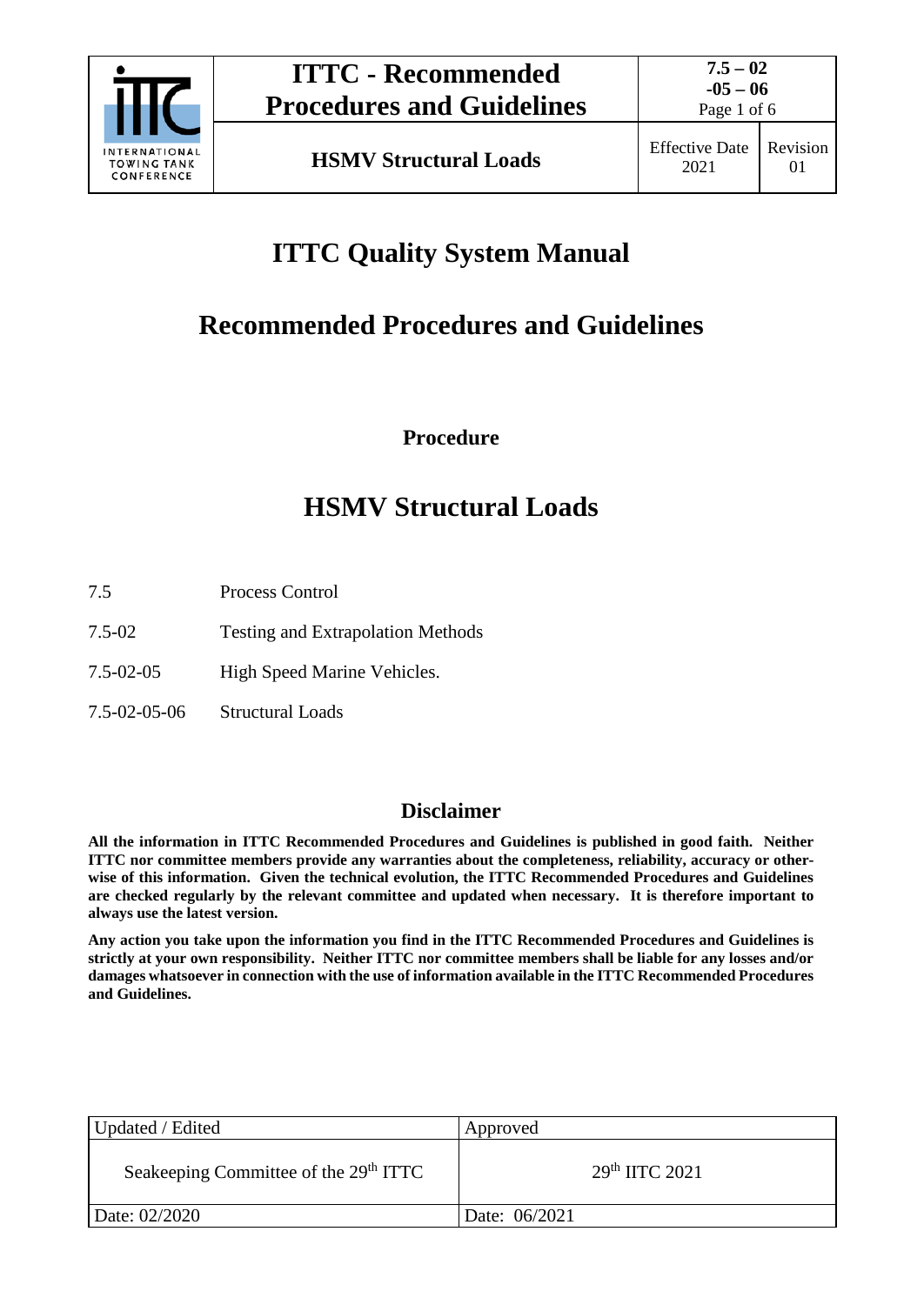

Page 2 of 6

# **Table of Contents**

|  | 1. PURPOSE OF PROCEDURE 3 |  |
|--|---------------------------|--|
|  | 2. TEST TECHNIQUES AND    |  |
|  |                           |  |
|  |                           |  |
|  |                           |  |
|  |                           |  |
|  |                           |  |

| 3.1 Parameters to be Taken into Account |
|-----------------------------------------|
| 3.2 Recommendations of ITTC for         |
|                                         |
|                                         |
|                                         |
|                                         |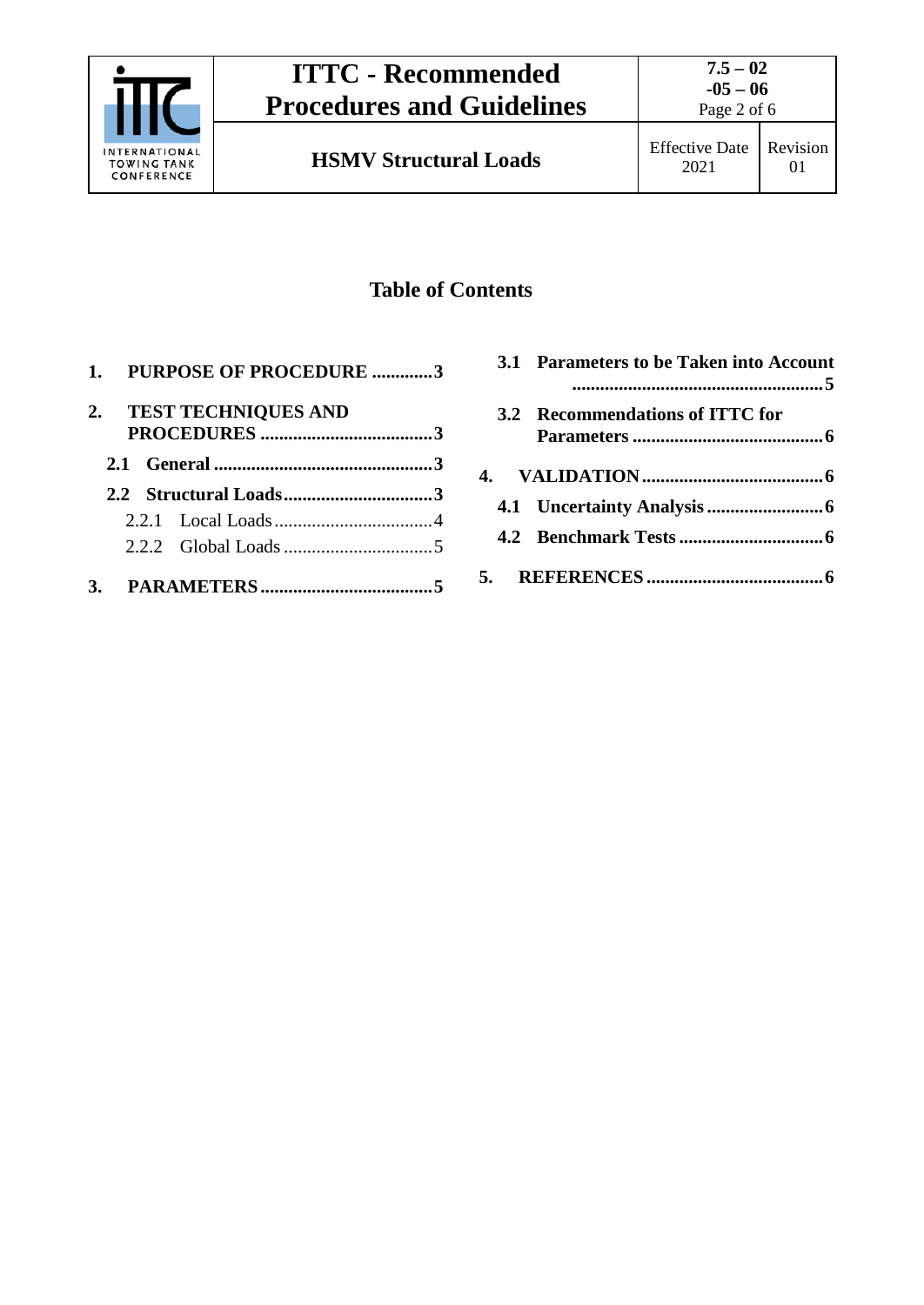

# **ITTC - Recommended Procedures and Guidelines**

Page 3 of 6

**HSMV Structural Loads** Effective Date

# **High Speed Marine Vehicles: Structural Loads**

# <span id="page-2-0"></span>**1. PURPOSE OF PROCEDURE**

Structural loads developed on HSMV are usually measured as part of a seakeeping model testing program. At high speeds, many of these vehicles are supported by dynamic lift and many are exposed to extremely dynamic forces. These issues present new challenges for making load measurements in the towing tank and new test procedures are constantly being developed to address them; especially for HSMV like hybrids.

The weights of these hybrid ships are sustained by the combination of the lift force by displacement, hydrofoil and air-cushion. The interaction of these sustain forces should be considered and predicted more precisely. In this sense, similarity between model and real ship of aircushion, flexible skirts, hydrofoils and appendages will be the important part in case of hybrid type HSMV.

The main aim of this procedure is to provide guidance on seakeeping model tests for prediction of structural loads on high speed marine vehicles operating in a seaway. The Procedure 7.5- 02-07-02.6 already covers load measurements on regular ships. The HSMV Structural Loads procedure high-lights issues specifically for HSMV.

# <span id="page-2-1"></span>**2. TEST TECHNIQUES AND PROCE-DURES**

## <span id="page-2-2"></span>**2.1 General**

The ITTC recommended procedures peculiar to high-speed craft are given as separate procedures for each test type. The procedures are:

- Resistance (Procedure 7.5-02-05-01);
- Propulsion (Procedure 7.5-02-05-02);
- Seakeeping (Procedure 7.5-02-05-04);
- Manoeuvring (Procedure 7.5-02-05-05);
- Structural Loads (Procedure 7.5-02-05-06);

Issues of importance for different types of high speed craft are covered in separate sections in each procedure when needed.

### <span id="page-2-3"></span>**2.2 Structural Loads**

The dimensioning of large high speed vehicles demands a knowledge and methods to determine the limiting environmental loads, operational aspects and structural strength. To achieve good design load predictions, appropriate model test techniques must be developed. Model tests are also required for verification and calibration of theoretical methods and numerical codes.

Structural loads can be divided into hydroelastic problems and non-hydroelastic problems. The former requires the structural dynamics to be modelled correctly. That means that not only the mass distribution, but also the stiffness must be scaled. The scaling relations are:

- Structural mass:  $(M)_s = (M)_M \cdot \lambda^3$ <br>• Bending stiffness:  $(EI)_s = (EI)_M \cdot \lambda^5$
- Bending stiffness:  $(EI)_S = (EI)_M \cdot \lambda^5$ <br>• Shear stiffness:  $(AG)_S = (AG)_M \cdot \lambda^3$
- Shear stiffness:  $(AG)_S = (AG)_M \cdot \lambda^3$

Structural loads can also be divided into local and global loads. This division implies that each of these cases can be treated individually. In some cases, hydro elasticity is important, in others it can be neglected.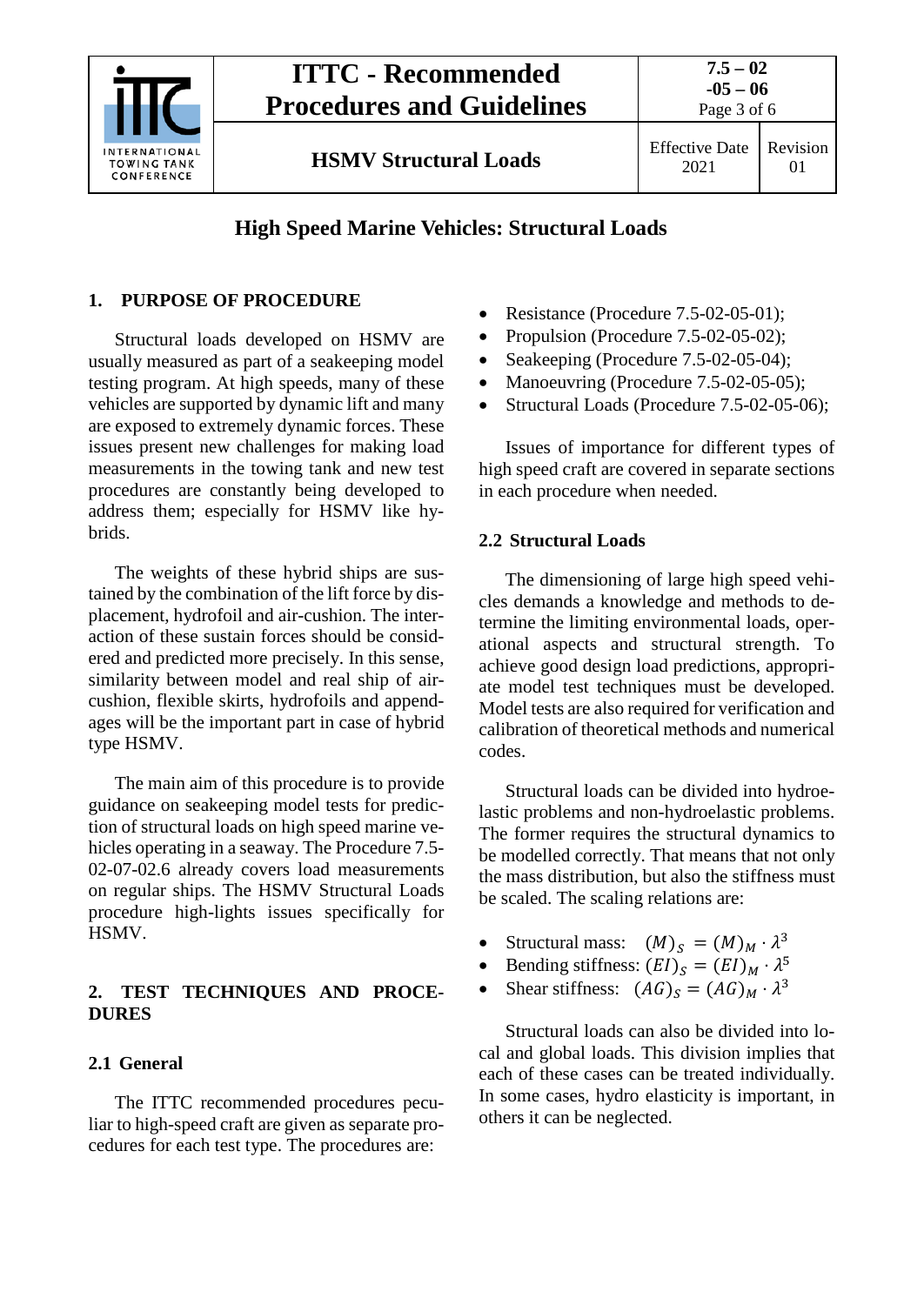

#### <span id="page-3-0"></span>2.2.1 Local Loads

For the local problem the slamming force is the most important load contribution. Firstly, one should not consider point pressures, but rather forces on a carefully chosen area, e.g. a single plating field (Carcaterra & Ciappi, 1998, Carcaterra et al., 1999). The dynamic behaviour of the elastic plate is governed by the structural properties of the plating (including longitudinal stiffeners between two transverse frames).

The global response of the ship serves as an input to the problem defining the relative speed and orientation of the local area of interest during the impact with the waves. For flat-bottom slamming, and wet-deck slamming of multihulls, hydro elasticity is crucial for the magnitude of the slamming loads. Testing is done either with the dynamic behaviour correctly modelled, or the results are used solely to document the occurrence of slamming, not the magnitude of the forces.

For bow slamming, and slamming on surfaces with a dead rise angle of more than approximately 15°, hydroelastic effects are less important and testing can be performed without modelling the local structural dynamics (Faltinsen, 1997). Forces can be measured by means of a suitably sized panel mounted on a strain-gauge arrangement. The panel should be stiffly mounted in order to avoid artificial hydroelastic effects.

The simplest method for measurement of slamming with modelled structural dynamics is with a strain-gauge mounted stiff panel where stiffness and mass are correctly scaled to yield the correct frequency of the first eigenmode. A better method is to correctly model a suitable part of the hull plating (mass and stiffness). An even more complete, but elaborate, way is to model for instance a wet deck completely with stiffeners and plating. An alternative to modelling the structural dynamics, at least for wet deck slamming, is to calculate the magnitude of the local loads numerically and only measure relative motions and/or the number of slamming events. A practical method is described by Kvålsvold (1994) and Kvålsvold et al. (1995).



Fig.1 Results of a slamming experiment on the wet deck of a model of a SES, off-cushion mode.

Measurement of slamming is demanding with respect to instrumentation. Compared with conventional model testing, a much higher sampling frequency of the digital recording of the different measurements is required. The sampling frequency should be in the order of 10 to 20 kHz in most cases. Further, the amplifiers have to satisfy requirements to a large linear frequency range. For the different transducers, sufficiently low rise time and high resonance frequency of the transducers are required to match the time scale of an impact.

Fig. 1 shows a typical duration of a slam measured with a flexible panel. Values in figure are given on model scale. They are collected with a sampling rate equal to 7 kHz. Pressure is measured on a panel that is connected with a strain gauge to the model. The resonance frequency of the panel was equal to 700 Hz.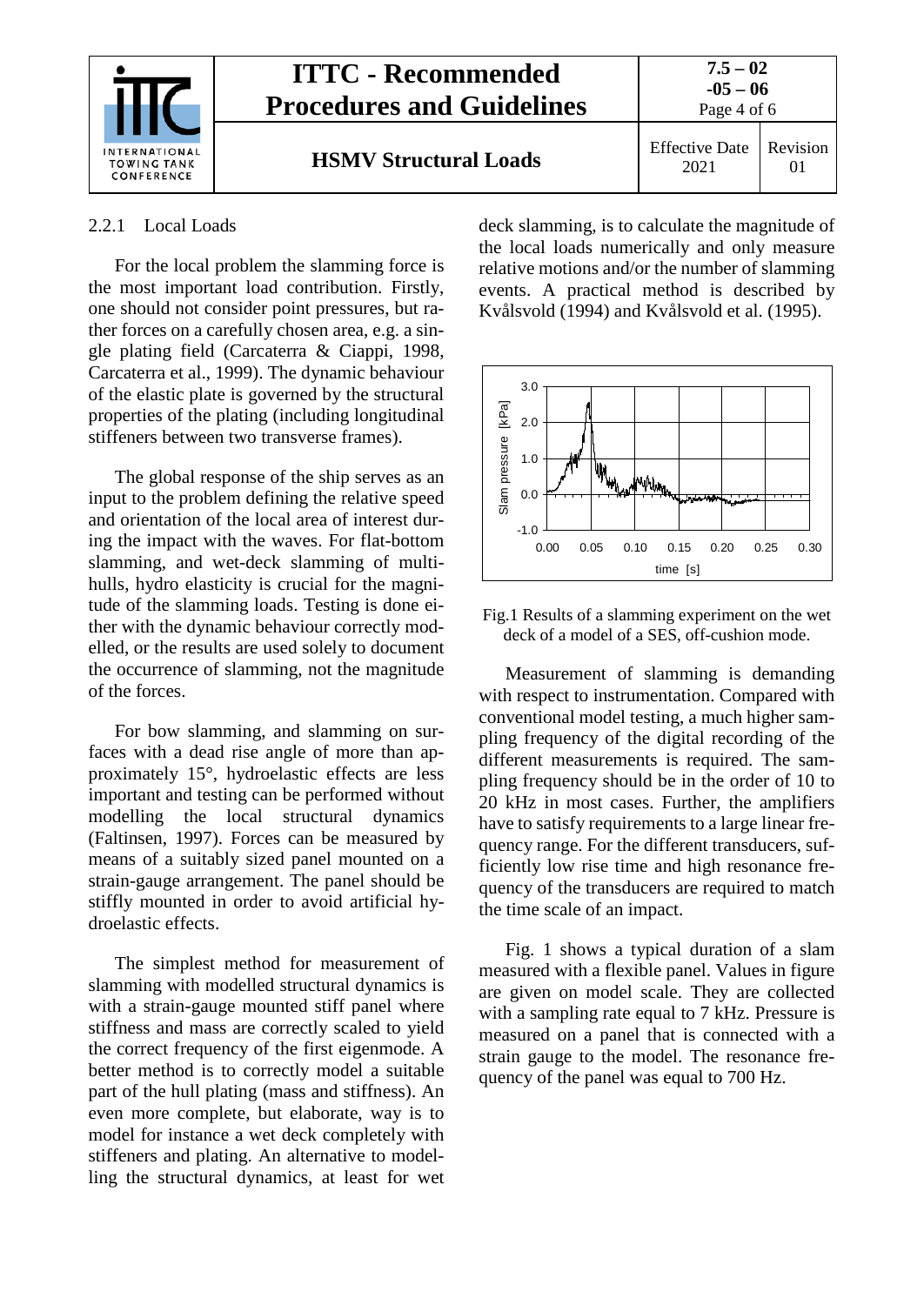

#### <span id="page-4-0"></span>2.2.2 Global Loads

The most important global loads are hull girder bending moments (vertical bending moments), and for catamarans and other multihulls, the forces in the bridge deck structure (split moment, pitch connecting moment, vertical shear force) will often be critical. Hydroelastic effects of importance are springing and whipping. There are two principally different ways of constructing the model:

- a continually elastic model;
- a segmented model.

The continually elastic model makes it possible to measure the strain in a very large number of positions. Theoretically, this is also the most correct way to model the structural dynamics, since any number of eigenmodes can be represented. However, one is usually interested in forces not strain, and establishment of a reliable relation between measured strain and global (or local) forces on an elastic model is very difficult. One might need to do a very detailed FEM analysis of the model to establish the relation between strain and global forces. In addition, this relation might be non-linear and have hysteresis, depending on the type of materials that are used.

A segmented model is built in a number of stiff segments connected with force transducers (usually strain gauge type). If the structural dynamics is to be modelled, springs are added between the stiff sections. The spring stiffness and mass distribution should be selected in order to represent the first few eigenmodes of the hull girder correctly. The segmented model is much easier to calibrate, and the results are much more readily analysed. The drawbacks are problems with the weight of the model, and a limited number of eigenmodes that can be represented (limited by the number of sections). For most practical cases, the segmented model should be preferred.

In the case of a hydroelastic model, the structural properties of the full scale ship must be determined previous to the design of the model, for instance by FEM analysis, regardless of the selected modelling technique.

For catamarans and other multi-hulls, both demi-hulls and the connection between the demi-hulls (bridging structure) should be segmented and joined with force transducers, in the same manner as for the hull girder. The model set-up is shown in Fig. 2.



<span id="page-4-1"></span>Fig. 2 – Set-up of a hydroelastic catamaran model.

## <span id="page-4-2"></span>**3. PARAMETERS**

#### **3.1 Parameters to be Taken into Account**

- 1. Towing method and if applicable towing point;
- 2. Mass and mass distribution of the model. For a stiff model only mass, centre of gravity and radii of inertia need to be represented;
- 3. Wave height (fixed or encountered) measurement, selection of wave spectra and duration of tests;
- 4. Speed;
- 5. Ship motions in all relevant degrees of freedom;
- 6. Structural properties of full scale ship (stiffness, eigenfrequencies and eigen-modes);
- 7. Location and number of cuts to be used in a segmented model. Stiffness in connections;
- 8. Location and eigenfrequency of slamming sensors (local loads);